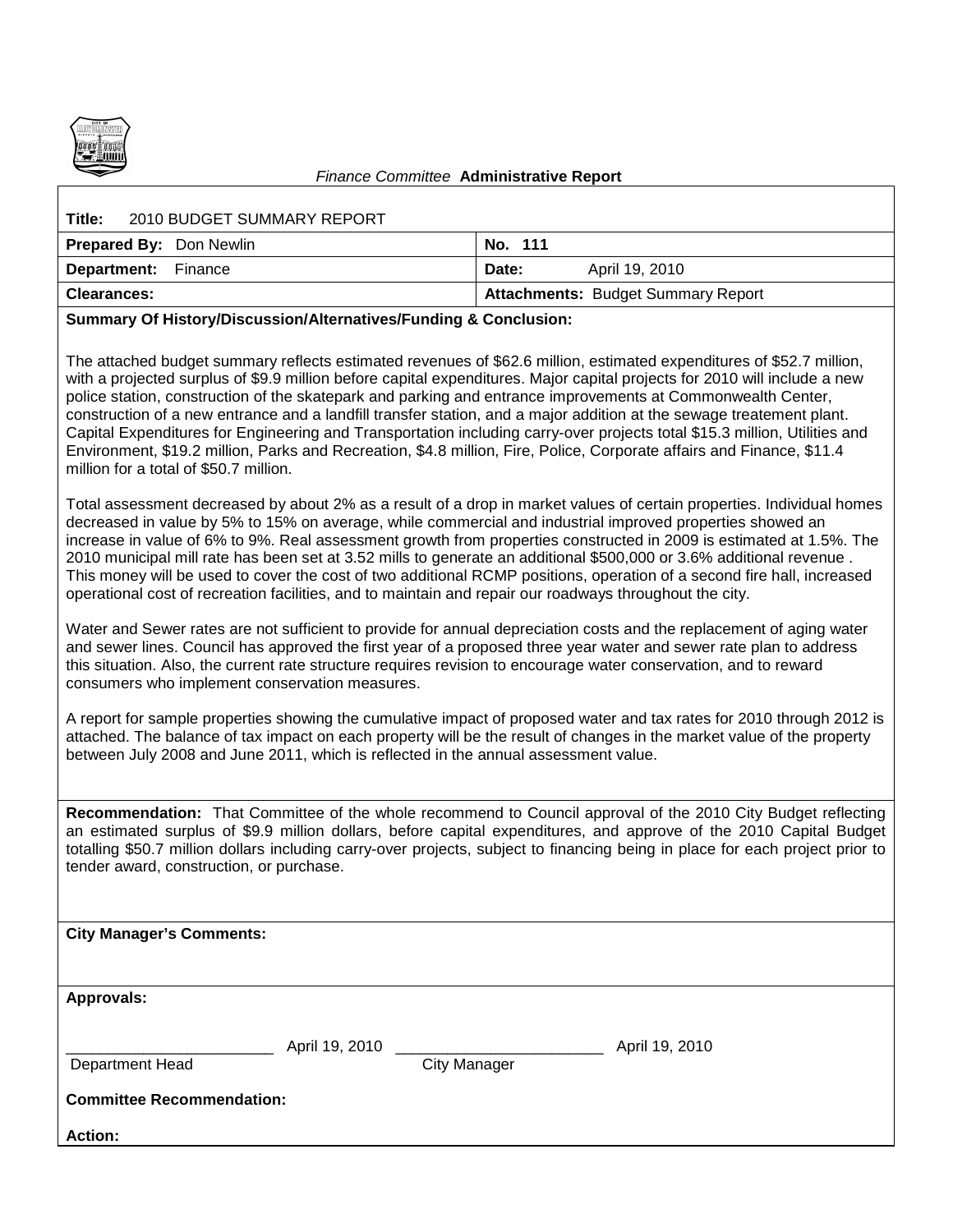City of Lloydminster 2010 Budget Summary - 2010 04 16

|                                   | 2010 Budget     | 2009 Budget     | 2009 Actual |                 |  |  |
|-----------------------------------|-----------------|-----------------|-------------|-----------------|--|--|
| Revenue                           |                 |                 |             |                 |  |  |
| <b>Net Municipal Taxes</b>        | \$14,351,755.37 | \$13,755,074.37 | 4%          | 13,898,724.12   |  |  |
| User Fees and Sales of Goods      | \$27,054,153.84 | \$21,284,466.95 | 27%         | 16,364,312.16   |  |  |
| <b>Government Transfers</b>       | \$5,783,483.00  | \$5,447,495.00  | 6%          | 13,577,958.16   |  |  |
| Investment Income                 | \$122,150.00    | \$240,150.00    | $-49%$      | 524,518.25      |  |  |
| Penalties and Costs of Taxes      | \$1,379,500.00  | \$1,141,169.00  | 21%         | 1,425,768.32    |  |  |
| <b>Development Levies</b>         | \$0.00          | \$1,002,000.00  | $-100%$     | 86,040.24       |  |  |
| <b>Licenses and Permits</b>       | \$4,003,058.89  | \$3,131,872.58  | 28%         | 3,610,511.71    |  |  |
| Proceeds Disp Cap Assets          | \$1,000.00      | \$1,000.00      |             | 2,478.00        |  |  |
| <b>Donations</b>                  | \$50,000.00     | \$100,000.00    | $-50%$      | 448,285.30      |  |  |
| Third Party Developer In-kind     |                 |                 |             | 3,070,757.00    |  |  |
| Other                             | \$42,500.00     | \$50,183.00     | $-15%$      | 32,763.83       |  |  |
| <b>Inter Fund Transfer</b>        | \$9,800,470.49  | \$4,203,189.24  |             | 0.00            |  |  |
| <b>Total Revenues</b>             | \$62,588,071.59 | \$50,356,600.14 | 24%         | \$53,042,117.09 |  |  |
| Expenses                          |                 |                 |             |                 |  |  |
| Legislative                       | \$357,200.00    | \$346,520.00    | 3%          | 336,749.63      |  |  |
| Administrative                    | \$1,913,935.72  | \$1,506,879.74  | 27%         | 1,598,817.03    |  |  |
| <b>Bylaw Enforcement</b>          | \$7,281,336.58  | \$6,427,089.47  | 13%         | 7,028,927.95    |  |  |
| Roads, Streets, Walks, Lighting   | \$9,196,536.48  | \$4,169,739.68  | 121%        | 7,346,591.01    |  |  |
| Water Supply and Distribution     | \$7,699,711.03  | \$4,036,228.90  | 91%         | 7,287,911.02    |  |  |
| Wastewater Treatment and Disposal | \$1,906,107.29  | \$1,169,096.00  | 63%         | 1,652,068.36    |  |  |
| <b>Waste Management</b>           | \$2,280,806.19  | \$2,001,803.00  | 14%         | 2,230,206.83    |  |  |
| Family and Community Support      | \$2,106,209.23  | \$1,879,326.79  | 12%         | 1,940,055.05    |  |  |
| Land Use Planning, Zoning         | \$980,223.13    | \$550,248.28    | 78%         | 457,990.60      |  |  |
| Subdivision Land Development      | \$320,000.00    | \$1,229,100.00  | $-74%$      | 584,789.07      |  |  |
| Parks and Recreation              | \$8,500,829.97  | \$6,288,077.17  | 35%         | 8,569,958.46    |  |  |
| Culture                           | \$1,357,898.00  | \$1,319,853.49  | 3%          | 1,354,946.42    |  |  |
| Amortization                      | \$0.00          | \$9,469,147.88  | $-100%$     | 0.00            |  |  |
| <b>Inter Fund Transfer</b>        | \$8,813,060.68  | \$9,453,295.55  |             | 0.00            |  |  |
| <b>Total Expenses</b>             | \$52,713,854.30 | \$49,846,405.95 | 6%          | 40,389,011.43   |  |  |
| Annual Surplus (Deficit)          | \$9,874,217.29  | \$510,194.19    | 1835%       | 12,653,105.66   |  |  |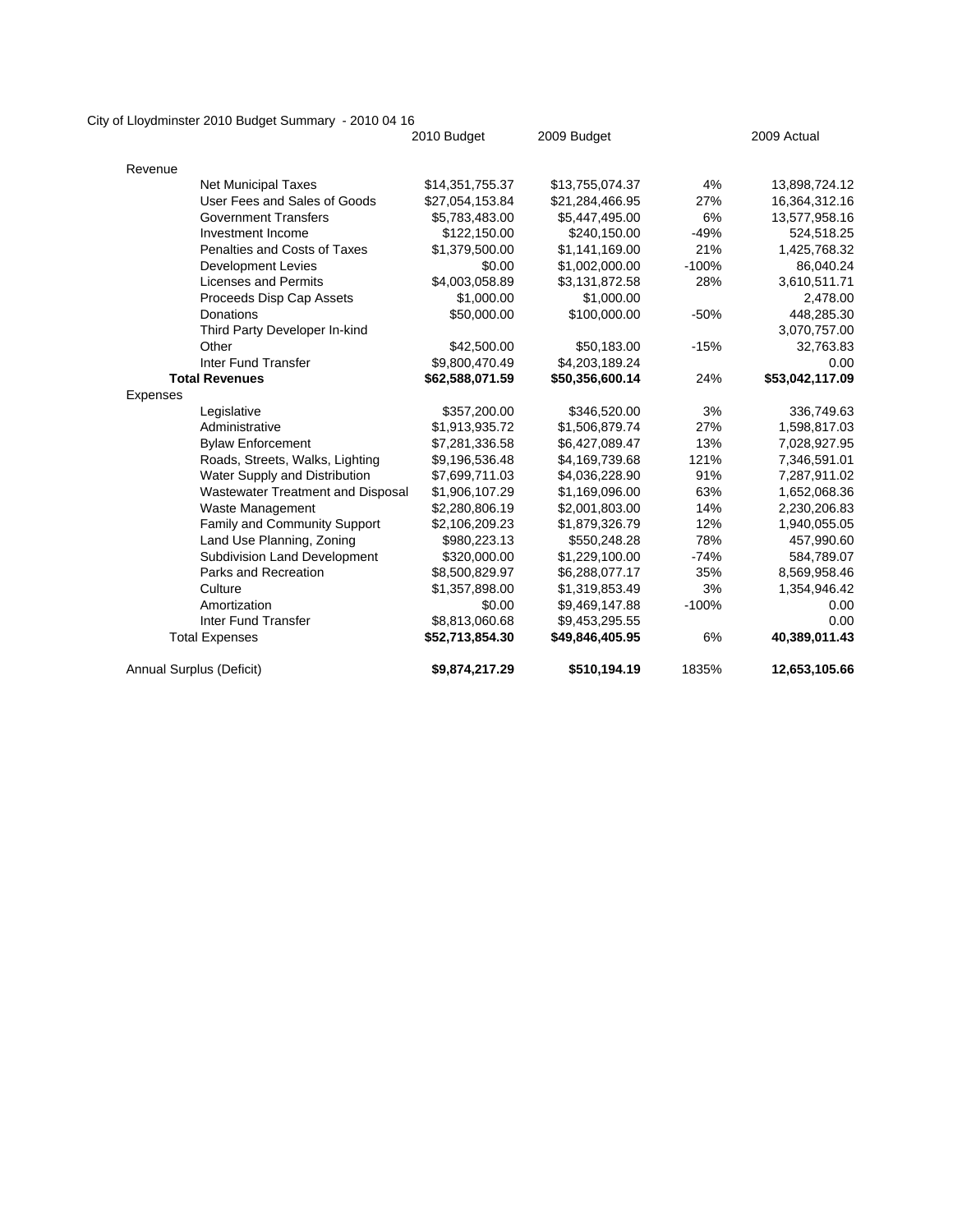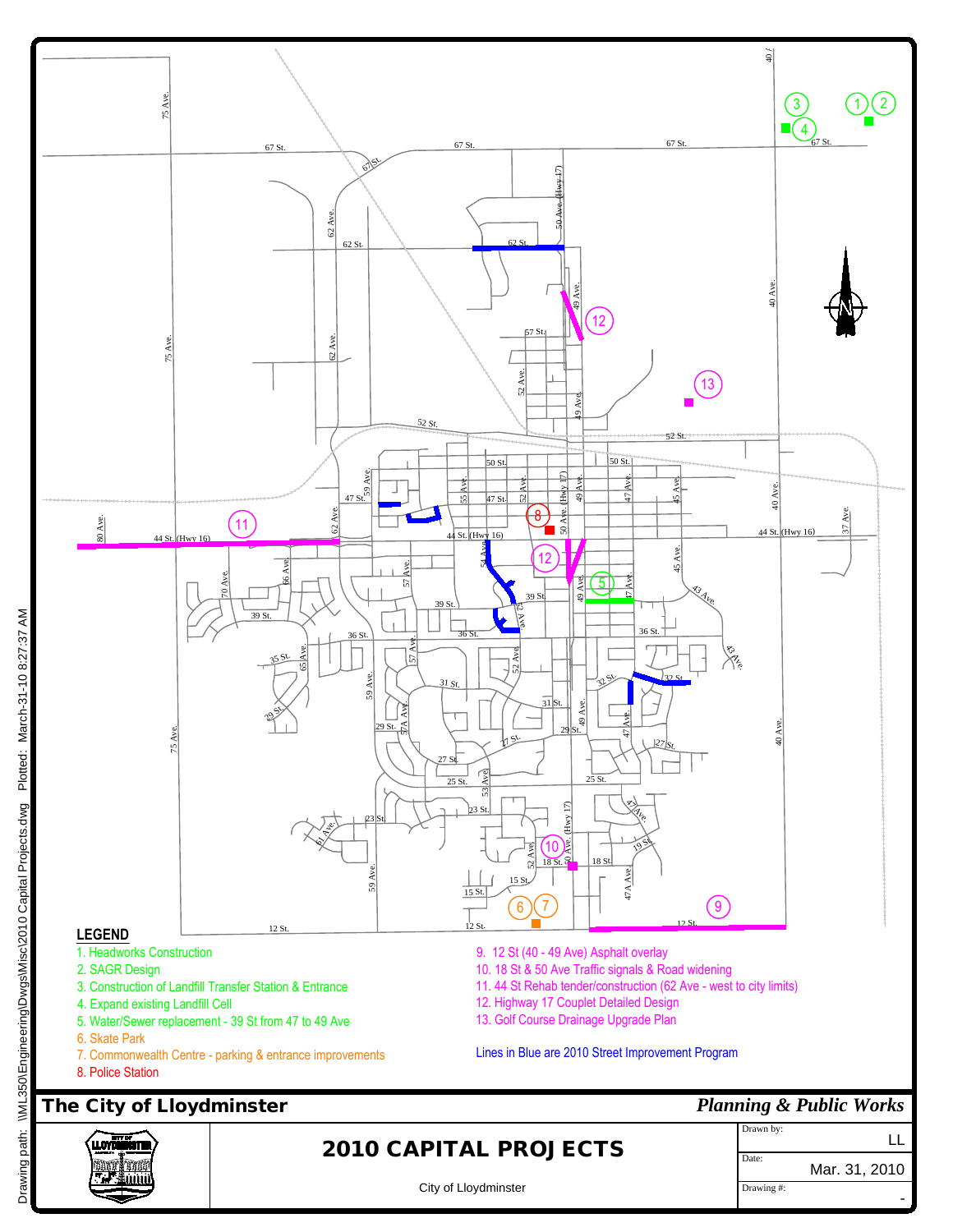| <b>Impact of Proposed Water Rates on Various Properties</b><br>4/13/2010 11:49<br>Revised | Water/Sewer<br><b>Total Utilities</b><br>Charge 2009<br>2009 |              | Total<br><b>Utilities</b> |  | Change<br>2010 2010 vs2009 | <b>Total</b><br><b>Utilities</b><br>2011 |            | Change<br>2011vs2009 | <b>Total</b><br><b>Utilities</b><br>2012 |               | Change<br>2012vs2009 |             |
|-------------------------------------------------------------------------------------------|--------------------------------------------------------------|--------------|---------------------------|--|----------------------------|------------------------------------------|------------|----------------------|------------------------------------------|---------------|----------------------|-------------|
| Small SK Residence (17 cu m)                                                              | \$                                                           | 436.02 \$    | 604.02 \$                 |  | 659.62                     | \$55.60                                  | $\sqrt{2}$ | 742.13               | \$138.11                                 | $\sqrt{2}$    | 825.09               | \$221.07    |
| Small Ab Residence (10 cu m)                                                              | \$                                                           | 265.50 \$    | 433.50 \$                 |  | 482.40                     | \$48.90                                  | $\sqrt{2}$ | 552.47               | $$118.97$ \\$                            |               | 622.50               | \$189.00    |
| Medium AB Residence (10.5 cu m)                                                           | \$                                                           | 277.80 \$    | 445.80 \$                 |  | 496.41                     | \$50.61                                  | $\sqrt{2}$ | 569.17               | $$123.37$ \\$                            |               | 641.89               | \$196.09    |
| Large AB Residence (31 cu m)                                                              | \$                                                           | 765.72 \$    | 933.72                    |  | \$1,006.21                 | \$72.49                                  |            | \$1,104.14           | \$170.42                                 | $\mathcal{S}$ | 1,218.30             | \$284.58    |
| SK Senior's Apartment (585 cu m)                                                          | \$                                                           | 11,314.26 \$ | 11,338.26                 |  | \$13,148.54                | \$1,810.28                               |            | \$15,031.35          | \$3,693.09                               |               | \$17,287.55          | \$5,949.29  |
| Large AB Hotel (945 cu m)                                                                 | \$                                                           | 16,893.06 \$ | 16,917.06                 |  | \$20,295.67                | \$3,378.61                               |            | \$23,747.86          | \$6,830.80                               |               | \$27,548.71          | \$10,631.65 |
|                                                                                           |                                                              |              |                           |  |                            |                                          |            |                      |                                          |               |                      |             |